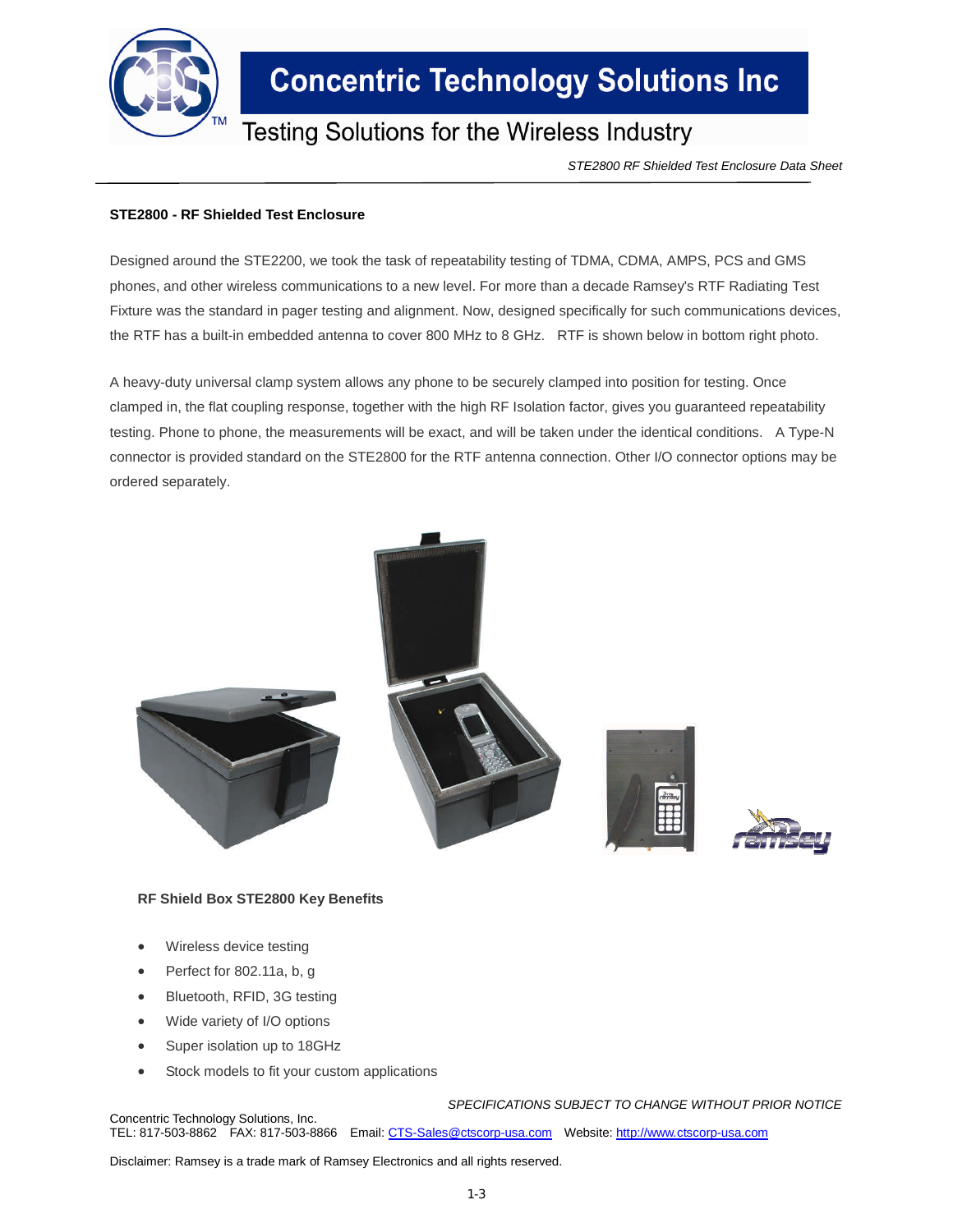

## **Concentric Technology Solutions Inc**

### Testing Solutions for the Wireless Industry

*STE2800 RF Shielded Test Enclosure Data Sheet*

#### **RF Shield Box STE2800 Specifications**

- Integral RF radiating test fixture (RTF)
- Flat Coupling Factor 800MHz 8 GHz
- Provides absolute repeatability testing
- Exclusive double lip RF tight gasket
- RF absorbent foam liner
- Easy release handle
- Steady-hold hinge
- Isolation:
	- o -100dB @ 1GHz
	- o -90dB @ 3GHz
	- o -80dB @ 6GHz
- Dimension:
	- o Outside: 4.5"H x 7.25"W x 9.75"D
	- o Inside: 3.25"H x 6"W x 8.5"D

*SPECIFICATIONS SUBJECT TO CHANGE WITHOUT PRIOR NOTICE*

Concentric Technology Solutions, Inc. TEL: 817-503-8862 FAX: 817-503-8866 Email: CTS-Sales@ctscorp-usa.com Website: http://www.ctscorp-usa.com

Disclaimer: Ramsey is a trade mark of Ramsey Electronics and all rights reserved.